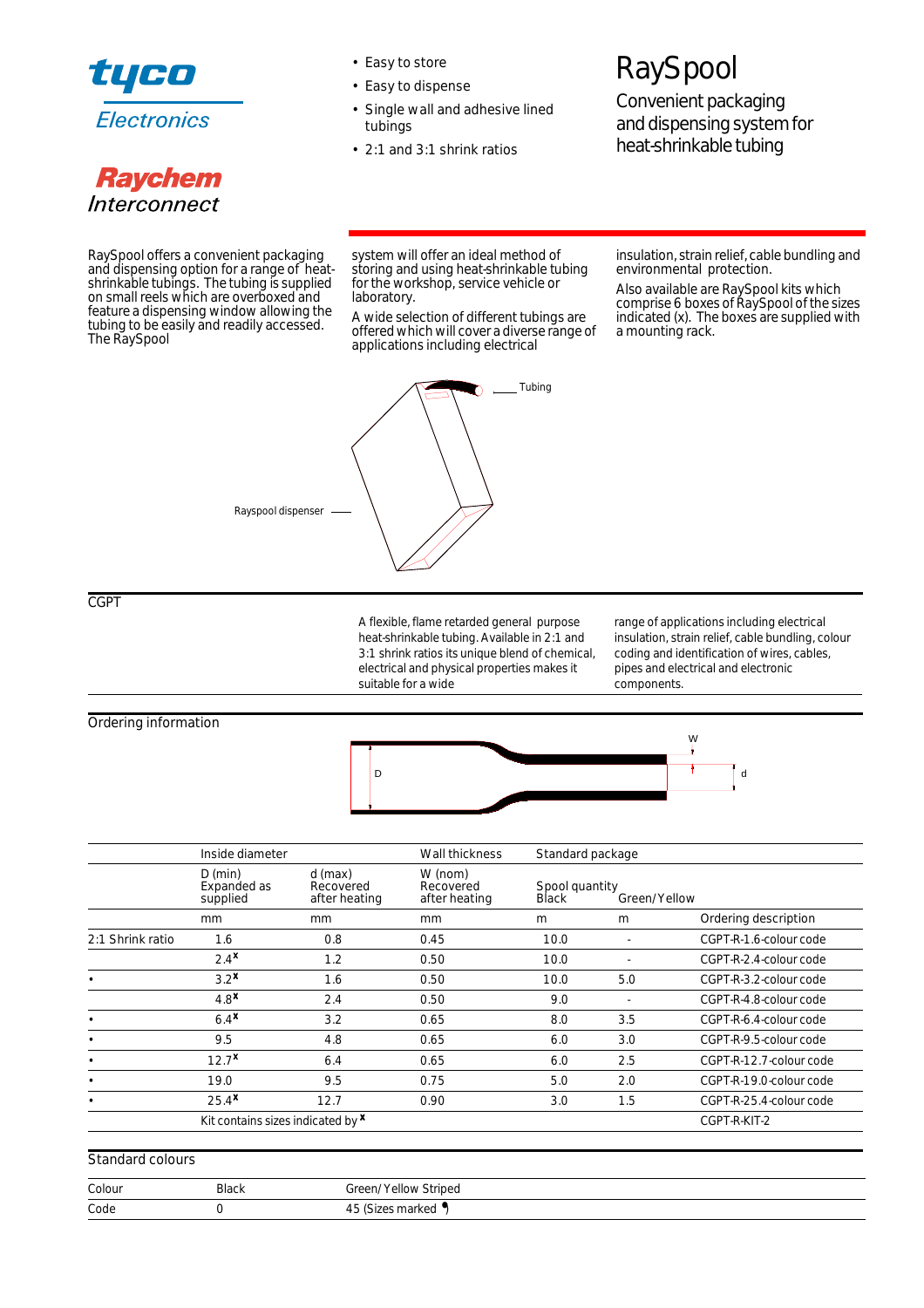## CGPT - Ordering information

|                                    | Inside diameter                      |                                                       | Wall thickness                        | Standard package  |                          |
|------------------------------------|--------------------------------------|-------------------------------------------------------|---------------------------------------|-------------------|--------------------------|
|                                    | $D$ (min)<br>Expanded as<br>supplied | $d$ (max)<br>Recovered<br>after heating               | W (nom)<br>Recovered<br>after heating | Spool<br>quantity |                          |
|                                    | mm                                   | mm                                                    | mm                                    | m                 | Ordering description     |
| 3:1 Shrink ratio                   | 3.0 <sup>x</sup>                     | 1.0                                                   | 0.55                                  | 10.0              | CGPT-R-3.1-colour code   |
|                                    | 6.0 <sup>x</sup>                     | 2.0                                                   | 0.65                                  | 7.0               | CGPT-R-6.2-colour code   |
|                                    | 9.0 <sup>x</sup>                     | 3.0                                                   | 0.75                                  | 5.0               | CGPT-R-9.3-colour code   |
|                                    | $12.0^{\text{X}}$                    | 4.0                                                   | 0.75                                  | 4.0               | CGPT-R-12.4- colour code |
|                                    | 18.0 <sup>x</sup>                    | 6.0                                                   | 0.85                                  | 3.0               | CGPT-R-18.6- colour code |
|                                    | $24.0^{\star}$                       | 8.0                                                   | 1.00                                  | 3.0               | CGPT-R-24.8- colour code |
|                                    |                                      | Kit contains sizes indicated by $x$ (black only)      |                                       |                   | CGPT-R-KIT-1             |
|                                    |                                      |                                                       |                                       |                   |                          |
| Standard colours                   |                                      |                                                       |                                       |                   |                          |
| Colour                             | <b>Black</b>                         | Red                                                   | Yellow                                | Blue              |                          |
| Code                               | 0                                    | $\overline{2}$                                        | 4                                     | 6                 |                          |
| Temperature rating                 |                                      |                                                       |                                       |                   |                          |
|                                    |                                      |                                                       |                                       |                   |                          |
| Operating temperature range:       |                                      | -40 $\mathrm{^{\circ}C}$ to +135 $\mathrm{^{\circ}C}$ |                                       |                   |                          |
| Minimum shrink temperature:        |                                      | $+80^{\circ}$ C                                       |                                       |                   |                          |
| Minimum full recovery temperature: |                                      | $+120^{\circ}$ C                                      |                                       |                   |                          |

### Performance

| Test method                                              | Test requirement                                                         |                           |
|----------------------------------------------------------|--------------------------------------------------------------------------|---------------------------|
| ISO188 (168 h at 150°C)                                  | Ultimate elongation:                                                     | 150% (min)                |
| ASTM D2671 (16h at 175°C)                                | No corrosion of mirrors                                                  |                           |
| <b>IEC 243</b>                                           | $0 \le 25.4$<br>$20$ MV/m<br>$10$ MV/m<br>$\varnothing$ > 25.4           |                           |
| ASTM D2671 (Procedure B)<br>UL 224 (All tube flame test) | Duration of burning 60s max.                                             |                           |
| 24 h at 23°C. ISO 37                                     | Tensile strength:<br>Ultimate elongation:                                | 5 MPa (min)<br>175% (min) |
| Test fluids:                                             | Petrol (100 octane)<br>Lubricating oil (0.148)<br>Hydraulic fluid (H515) |                           |
|                                                          |                                                                          |                           |

\*Not clear product (X).

### Specifications

Raychem Specification RW 2059.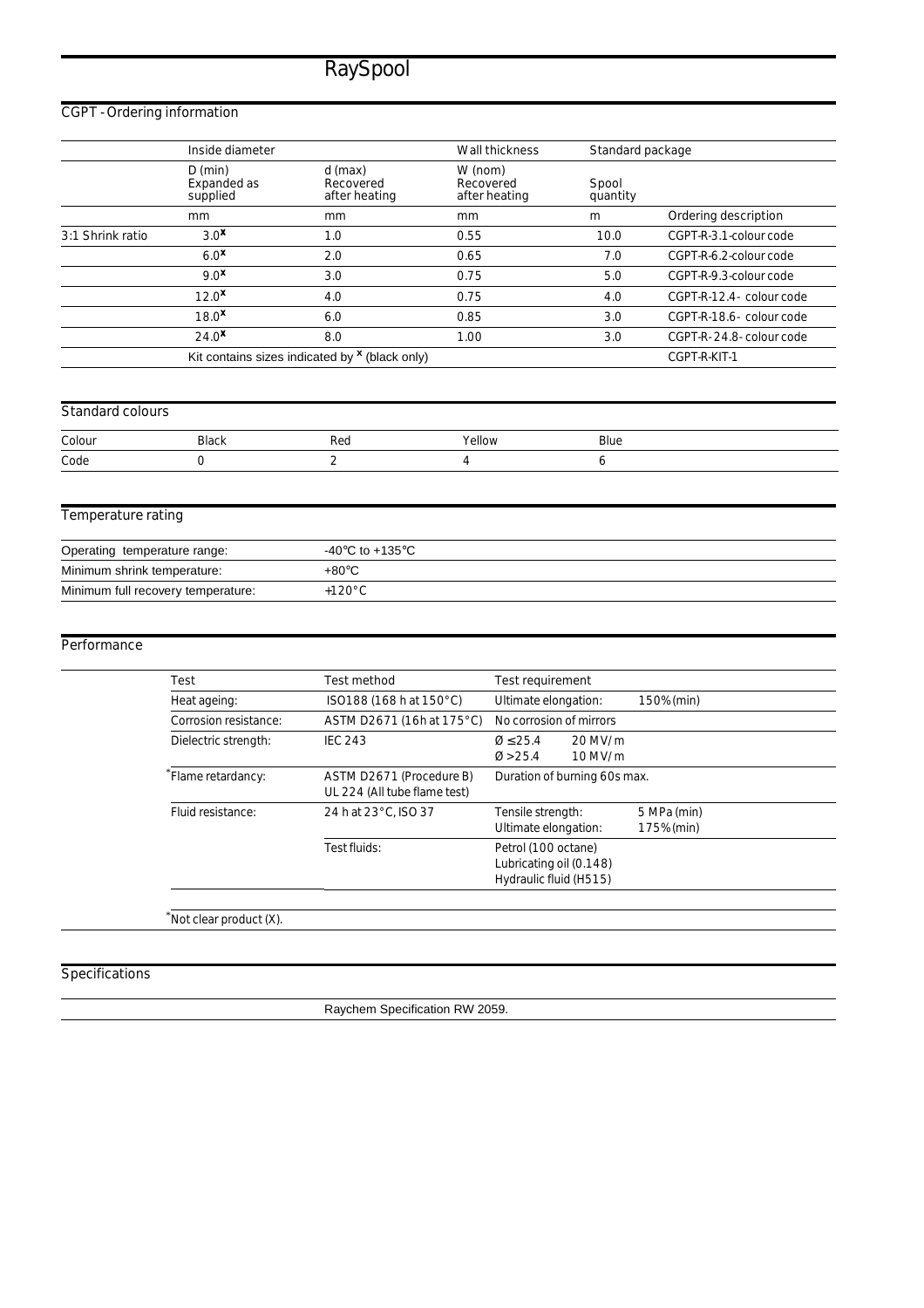A highly flexible low shrink temperature heat-shrinkable tubing. Easy to handle and install, its low shrink temperature (80°C) offers exceptionally fast recovery and suitability for use on or near delicate temperature sensitive materials. Although not flame retarded, LSTT meets the automotive flame propagation standard MVSS 302.

### LSTT gives good physical and electrical performance.

Typical applications are electrical termination insulation, covering of heat sensitive devices, cosmetic coverings and mechanical protection.

### Ordering information



|                  | Inside diameter                      |                                       | Wall thickness                        | Standard package  |                      |
|------------------|--------------------------------------|---------------------------------------|---------------------------------------|-------------------|----------------------|
|                  | $D$ (min)<br>Expanded as<br>supplied | d (max)<br>Recovered<br>after heating | W (nom)<br>Recovered<br>after heating | Spool<br>quantity |                      |
|                  | mm                                   | mm                                    | <sub>mm</sub>                         | m                 | Ordering description |
| 2:1 Shrink ratio | 2.4 <sup>x</sup>                     | 1.2                                   | 0.55                                  | 10.0              | LSTT-R-2.4-0         |
|                  | 3.2 <sup>x</sup>                     | 1.6                                   | 0.55                                  | 10.0              | LSTT-R-3.2-0         |
|                  | 4.8 <sup>x</sup>                     | 2.4                                   | 0.55                                  | 9.0               | LSTT-R-4.8-0         |
|                  | 6.4 <sup>x</sup>                     | 3.2                                   | 0.65                                  | 8.0               | LSTT-R-6.4-0         |
|                  | 9.5                                  | 4.8                                   | 0.65                                  | 6.0               | LSTT-R-9.5-0         |
|                  | $12.7^{\text{X}}$                    | 6.4                                   | 0.65                                  | 6.0               | LSTT-R-12.7-0        |
|                  | 19.0                                 | 9.5                                   | 0.80                                  | 5.0               | LSTT-R-19.0-0        |
|                  | $25.4$ <sup>x</sup>                  | 12.7                                  | 0.95                                  | 3.0               | LSTT-R-25.4-0        |
|                  | Kit contains sizes indicated by x    |                                       |                                       |                   | LSTT-R-KIT-1         |

#### Standard colours

| Colour | <b>Black</b>                                                                               |  |
|--------|--------------------------------------------------------------------------------------------|--|
| Code   |                                                                                            |  |
|        | To ensure dimensional stability, LSTT should be stored at temperatures not exceeding 40°C. |  |

| Temperature rating |  |
|--------------------|--|
|                    |  |

| Operating temperature range:  | -40 $^{\circ}$ C to +105 $^{\circ}$ C |
|-------------------------------|---------------------------------------|
| Minimum recovery temperature: | +80°C                                 |

LSTT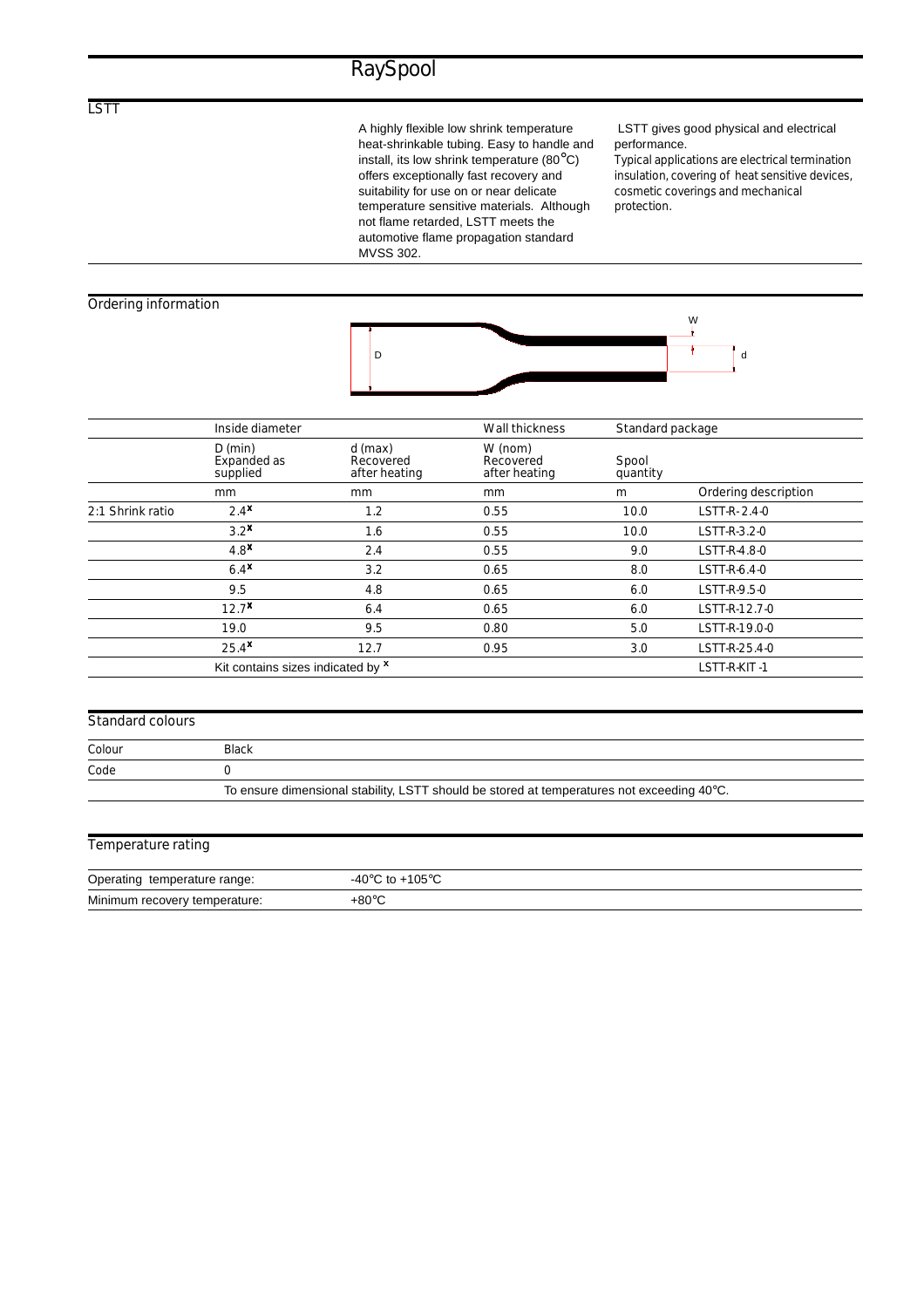### **Performance**

| Test                  | Test method                                                                 | Requirement                                                      |                                                                                            |
|-----------------------|-----------------------------------------------------------------------------|------------------------------------------------------------------|--------------------------------------------------------------------------------------------|
| Heat Ageing:          | ISO 188 (168h at 125 °C)                                                    | Tensile strength:15 MPa (min)<br>Ultimate elongation: 300% (min) |                                                                                            |
| Corrosion resistance: | ASTM D2671 (16h at 150°C)                                                   | No corrosion of mirrors                                          |                                                                                            |
| Flame retardancy:     | <b>MVSS 302</b>                                                             | 100 mm/min (max)                                                 |                                                                                            |
| Fluid resistance:     | 24 h at 23°C. ISO 37<br>Ultimate elongation                                 | Tensile strength:                                                | 15 MPa (min)<br>200% (min)                                                                 |
|                       |                                                                             | Hydraulic fluid (J1703)<br>Battery acid<br>Anti freeze           |                                                                                            |
|                       | For full product performance details consult Raychem Specification RW 2051. |                                                                  |                                                                                            |
|                       |                                                                             |                                                                  | To ensure dimensional stability, LSTT should be stored at temperatures not exceeding 40°C. |

### Specifications

Raychem Specification RW 2051.

### **CGAT**

A flexible adhesive lined heat-shrinkable tubing. It has a flame retarded jacket and offers a balance of both electrical insulation and environmental sealing. Typical applications are environmental sealing for electrical components, wire breakouts and cable jackets.

### Ordering information



|                  | Inside diameter                      |                                       |                                       | Wall thickness                                            |                   | Standard package     |  |
|------------------|--------------------------------------|---------------------------------------|---------------------------------------|-----------------------------------------------------------|-------------------|----------------------|--|
|                  | $D$ (min)<br>Expanded as<br>supplied | d (max)<br>Recovered<br>after heating | W (nom)<br>Recovered<br>after heating | $W1$ (nom)<br>Meltable wall<br>recovered<br>after heating | Spool<br>quantity |                      |  |
|                  | mm                                   | mm                                    | mm                                    | mm                                                        | m                 | Ordering description |  |
| 3:1 Shrink ratio | 3.0 <sup>x</sup>                     | 1.0                                   | 1.00                                  | 0.5                                                       | 5.0               | CGAT-R-3/1-0         |  |
|                  | 6.0 <sup>x</sup>                     | 2.0                                   | 1.00                                  | 0.5                                                       | 3.5               | $CGAT-R-6/2-0$       |  |
|                  | 9.0 <sup>x</sup>                     | 3.0                                   | 1.35                                  | 0.6                                                       | 3.0               | $CGAT-R-9/3-0$       |  |
|                  | 12.0 <sup>x</sup>                    | 4.0                                   | 1.50                                  | 0.7                                                       | 2.5               | CGAT-R-12/4-0        |  |
|                  | 18.0 <sup>x</sup>                    | 6.0                                   | 1.70                                  | 0.8                                                       | 2.0               | CGAT-R-18/6-0        |  |
|                  | $24.0^{\text{X}}$                    | 8.0                                   | 1.95                                  | 1.0                                                       | 1.5               | CGAT-R-24/8-0        |  |
|                  | Kit contains sizes indicated by x    |                                       |                                       |                                                           |                   | CGAT-R-KIT-1         |  |

### Standard colours

| Colour | Black |
|--------|-------|
| Code   |       |

### Temperature rating

| Operating temperature range:       | $-30^{\circ}$ C to $+80^{\circ}$ C |
|------------------------------------|------------------------------------|
| Minimum shrink temperature:        | +80°C                              |
| Minimum full recovery temperature: | 115°C.                             |